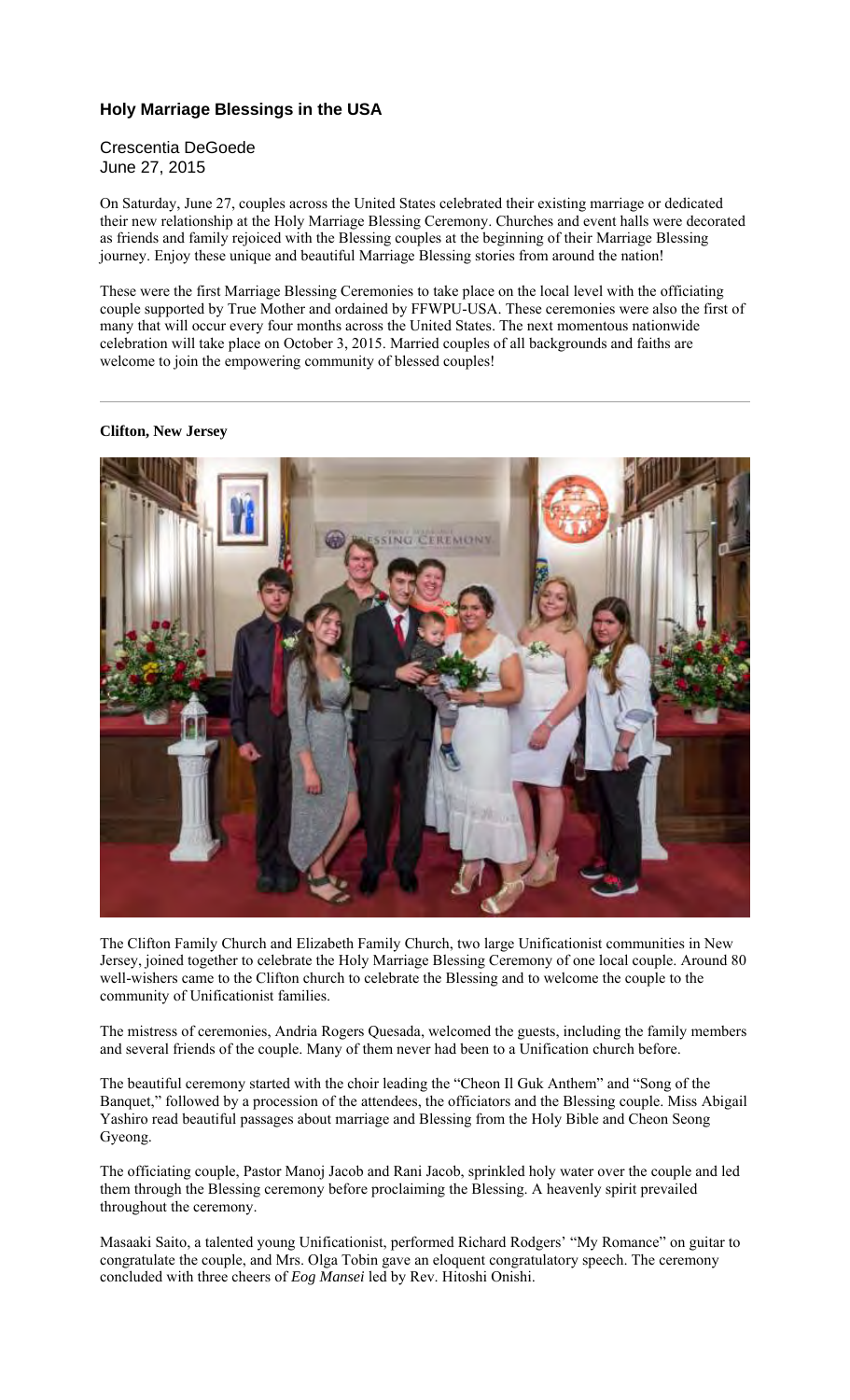The ceremony was followed by a celebration banquet and dance in the well decorated fellowship hall of the Clifton Family Church. The couple expressed their gratitude for the amazing support they have received since joining the community.

The ceremony kindled a new fire of excitement toward witnessing and tribal messiahship. Several local Unificationists expressed their gratitude to True Parents for opening up new avenues to bring the Blessing to everyone. The New Jersey Unificationist community is looking forward to the next Holy Marriage Blessing Ceremony.

#### **Dallas, Texas John Jackson**



Rev. Mark Hernandez was the master of ceremonies for the Marriage Blessing of five couples in Dallas, Texas.

The ceremony was beautiful, flowers were everywhere, and the couples were radiant. The event began with a song sung by a local Unificationist-born young adult named Maya Jackson and accompanied by Mrs. Yoshiko Halsey. Dr. John Kasongo gave welcoming remarks, followed by Dr. Linda Holliday, who gave the invocation. A group of local Unificationists sang a beautiful arrangement of "Song of the Banquet." Rev. Hernandez read True Father's words on marriage from the Cheon Seong Gyeong.

The officiators, Rev. John and Fusae Jackson, entered the room led by three blessed couples. The officiators purified the couples with holy water, read aloud the Blessing vows, led the ring ceremony, and sealed the Blessing with a prayer. At the end of the ceremony the officiators asked those in attendance to rise and bow to True Parents.

Channel 8, a local TV station, covered the event, with its report airing on the 10 p.m. news. The report stated that a local branch of Rev. Moon's church had conducted a holy Blessing ceremony. There was no negativity in the report, and only good things were mentioned.

The Unificationists in the audience felt as though Heavenly Parent and True Parents were there. The reception following the ceremony lasted for hours, because the spirit was so high and no one wanted to go home!

It was very clear that the Blessing on June 27th was made possible not by us but by True Parents! Because of the sacrifice and the grace of True Parents all of this could happen.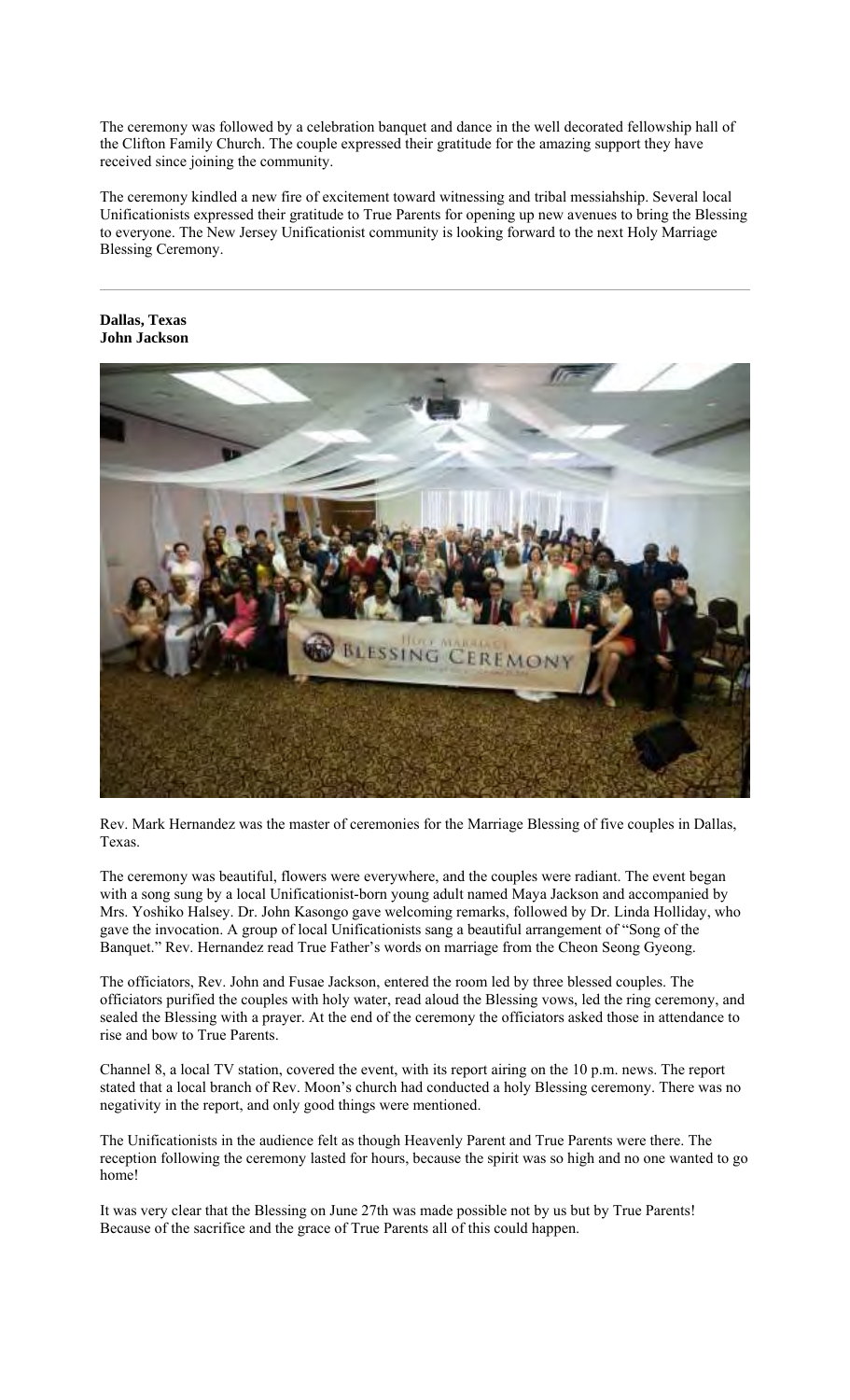

Thank you, Heavenly Parent and True Parents! Without your love and grace we could not have set this victory before heaven, earth and all humankind!

#### **Albuquerque, New Mexico**

The Holy Marriage Blessing Ceremony of a young couple was held in the home of former New Mexico State Senator Mark Boitano and his wife, Cory Boitano.

Approximately eighty family and friends were present to mark the occasion of the young couple exchanging vows of their Unification faith.

Pastor Jesse Dompreh, a member of the American Clergy Leadership Conference (ACLC) and the former pastor of the Powerhouse Fellowship Church, was the master of ceremonies. New Mexico FFWPU Pastors Rickey and Janis Schnorr served as officiators of the Blessing ceremony.

Pastor Dompreh explained about the meaning of the Holy Marriage Blessing Ceremony. He said, "This ceremony is about creating God's Kingdom of Heaven on Earth through creating ideal families."

Just when the couple were confirming the Blessing vows, a heavy downpour began. As the wedding was being held under tents, the ceremony continued. When the electricity shorted out, cutting power to the microphone and lights, the ceremony continued, with everyone crowding closer to the podium. The Weather Service later reported that the one square mile area where the ceremony was held received a record amount of rainfall for New Mexico of 1.17 inches in less than an hour. This is amazing when the total annual rainfall for New Mexico is nine inches!

When the rain subsided, a dinner reception was held in the backyard that was a celebration of music and dancing. Everyone joined together on the dance floor to share in the joy of the occasion.

The whole Albuquerque Family Church came together to make this Blessing Ceremony a success. Catering, photography, decorations, sound, flowers, ceremony music, logistics, tents, DJ and music, and happiness were contributed by the Arakis, Boitanos, Bowens, Caimis. Domprehs, Garratts, Heitzingers, Jagers, Hernandezes, Moores, Rodriquezes, Schneiders, Schnorrs, Stevenses, and VanDerGeests.

#### **Tarrytown, New York**

Over 60 guests gathered to witness the Marriage Blessing of Jose and Maria Urrutia at the beautifully decorated Belvedere estate in Tarrytown, New York.